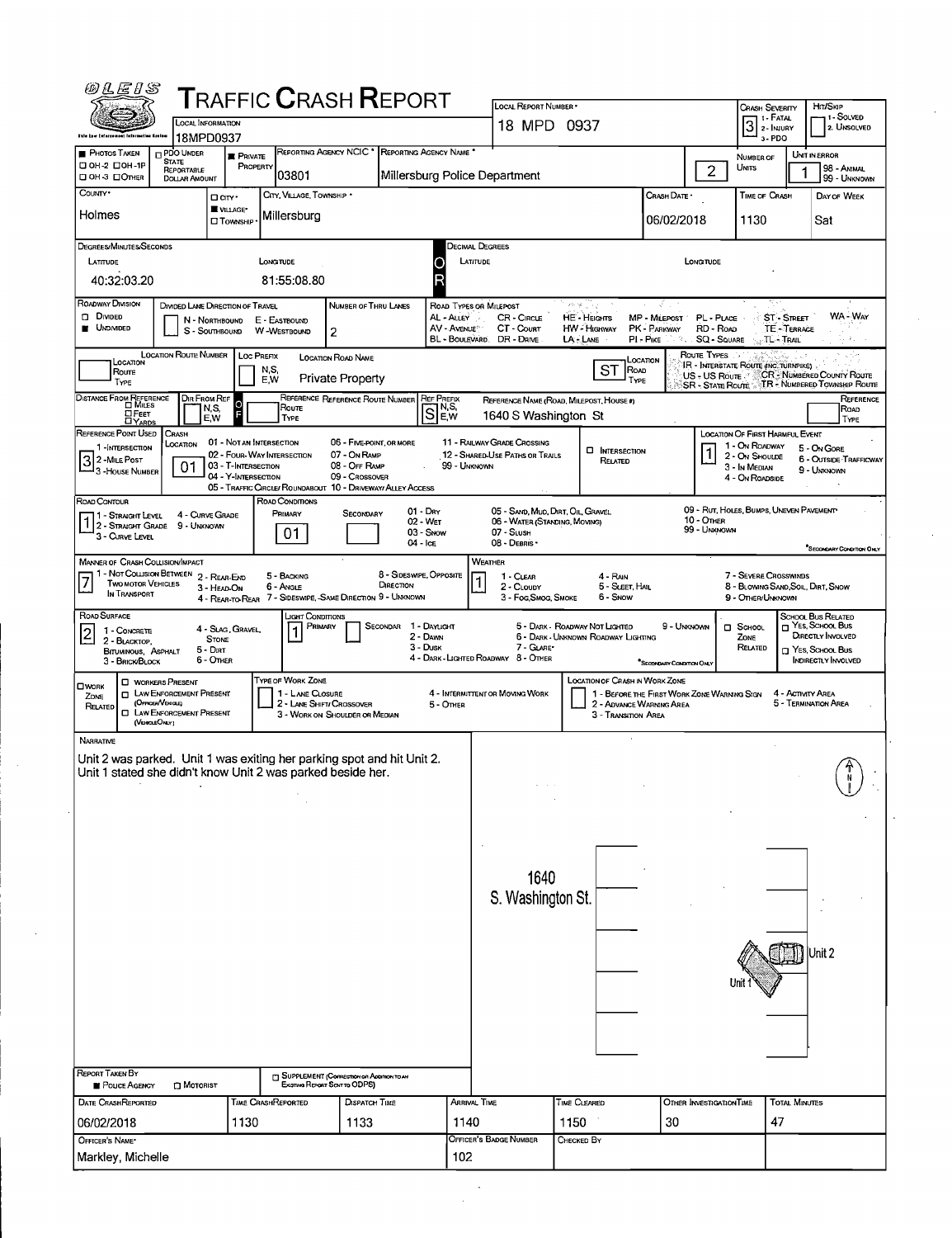| OLE1S                                                                                                                                                    |                                             | <b>NIT</b>                                                              |                                                         |                                                                                |                  |                                                                                                          |                                                                                           |                                                                                                                          |                                   |                                  |                                                         |                                                         |                                                                                                                               |  |  |  |  |  |
|----------------------------------------------------------------------------------------------------------------------------------------------------------|---------------------------------------------|-------------------------------------------------------------------------|---------------------------------------------------------|--------------------------------------------------------------------------------|------------------|----------------------------------------------------------------------------------------------------------|-------------------------------------------------------------------------------------------|--------------------------------------------------------------------------------------------------------------------------|-----------------------------------|----------------------------------|---------------------------------------------------------|---------------------------------------------------------|-------------------------------------------------------------------------------------------------------------------------------|--|--|--|--|--|
|                                                                                                                                                          |                                             |                                                                         |                                                         |                                                                                |                  |                                                                                                          |                                                                                           |                                                                                                                          |                                   |                                  |                                                         | LOCAL REPORT NUMBER<br>18 MPD 0937                      |                                                                                                                               |  |  |  |  |  |
|                                                                                                                                                          |                                             |                                                                         |                                                         |                                                                                |                  |                                                                                                          |                                                                                           |                                                                                                                          |                                   |                                  |                                                         |                                                         |                                                                                                                               |  |  |  |  |  |
| Unit Number                                                                                                                                              |                                             |                                                                         |                                                         | OWNER NAME: LAST, FIRST, MIDDLE ( C SAME AS DRIVER )                           |                  |                                                                                                          |                                                                                           |                                                                                                                          |                                   | <b>OWNER PHONE NUMBER</b>        |                                                         | <b>DAMAGE SCALE</b>                                     | <b>DAMAGE AREA</b><br>FRONT                                                                                                   |  |  |  |  |  |
| Callihan, Gary, C<br>740-565-0030<br>OWNER ADDRESS; CITY, STATE, ZIP<br><b>COME AS DRIVER</b> 1                                                          |                                             |                                                                         |                                                         |                                                                                |                  |                                                                                                          |                                                                                           |                                                                                                                          |                                   |                                  |                                                         | $\overline{c}$                                          | о                                                                                                                             |  |  |  |  |  |
|                                                                                                                                                          |                                             |                                                                         |                                                         |                                                                                |                  | 1 - NONE                                                                                                 | □                                                                                         |                                                                                                                          |                                   |                                  |                                                         |                                                         |                                                                                                                               |  |  |  |  |  |
| 9770 Frazeysburg Road, Dresden, OH, 43821                                                                                                                |                                             |                                                                         |                                                         |                                                                                |                  | 2 - MINOR                                                                                                |                                                                                           |                                                                                                                          |                                   |                                  |                                                         |                                                         |                                                                                                                               |  |  |  |  |  |
| LP STATE LICENSE PLATE NUMBER<br>VEHICLE IDENTIFICATION NUMBER                                                                                           |                                             |                                                                         |                                                         |                                                                                |                  |                                                                                                          |                                                                                           |                                                                                                                          |                                   |                                  | # Occupants                                             |                                                         |                                                                                                                               |  |  |  |  |  |
| OH                                                                                                                                                       | EVL1909                                     |                                                                         |                                                         |                                                                                |                  | 1FTRE14L86HA77714                                                                                        |                                                                                           |                                                                                                                          |                                   |                                  |                                                         | 3 - FUNCTIONAL                                          | $\Box$<br>г                                                                                                                   |  |  |  |  |  |
| <b>VEHICLE YEAR</b><br>2006                                                                                                                              | <b>VEHICLE MAKE</b>                         |                                                                         |                                                         |                                                                                |                  | <b>VEHICLE MODEL</b>                                                                                     |                                                                                           |                                                                                                                          | WHI                               | VEHICLE COLOR                    |                                                         | 4 - DISABLING                                           |                                                                                                                               |  |  |  |  |  |
| $P_{ROOF}$                                                                                                                                               | Ford<br>INSURANCE COMPANY                   |                                                                         |                                                         |                                                                                |                  | Econoline Van E - 15V<br>POUCY NUMBER<br><b>TOWED BY</b>                                                 |                                                                                           |                                                                                                                          |                                   |                                  |                                                         |                                                         | п<br>'n<br>□                                                                                                                  |  |  |  |  |  |
| <b>INSURANCE</b><br>SHOWN                                                                                                                                | State Farm                                  |                                                                         |                                                         |                                                                                |                  | 398-2548-E28-35C                                                                                         |                                                                                           |                                                                                                                          |                                   |                                  |                                                         | 9 - UNKNOWN                                             |                                                                                                                               |  |  |  |  |  |
| CARRIER NAME, ADDRESS, CITY, STATE, ZIP                                                                                                                  |                                             |                                                                         |                                                         |                                                                                |                  |                                                                                                          |                                                                                           |                                                                                                                          |                                   |                                  |                                                         |                                                         | <b>REAR</b><br><b>CARRIER PHONE</b>                                                                                           |  |  |  |  |  |
| US DOT                                                                                                                                                   |                                             | VEHICLE WEIGHT GVWR/GCWR                                                |                                                         |                                                                                |                  | CARGO BODY TYPE                                                                                          |                                                                                           |                                                                                                                          |                                   |                                  | <b>TRAFFICWAY DESCRIPTION</b>                           |                                                         |                                                                                                                               |  |  |  |  |  |
|                                                                                                                                                          |                                             |                                                                         |                                                         | 1 - LESS THAN OR EQUAL TO 10K LBS                                              |                  | 01 - No CARGO BODY TYPE/NOT APPLICABL 09 - POLE<br>02 - Bus/Van (9-15 Seats, Inc Driver) 10 - Cargo Tank |                                                                                           |                                                                                                                          |                                   |                                  |                                                         | 1 - Two-Way, Not Divided                                | 2 - Two-Way, Not Dimded, Continuous Left Turn Lane                                                                            |  |  |  |  |  |
| HM PLACARD ID NO.                                                                                                                                        |                                             |                                                                         | 2 - 10,001 то 26,000к Las<br>3 - MORE THAN 26,000K LBS. |                                                                                |                  | 03 Bus (16+ SEATS, INC DRIVER)<br>04 - VEHICLE TOWING ANOTHER VEHICLE                                    |                                                                                           | 11 - FLAT BED<br>12 - Dump                                                                                               |                                   |                                  |                                                         |                                                         | 3 - T WO-WAY, DIVIDED, UNPROTECTED (PAINTED OR GRASS >4FT.) MEDIA                                                             |  |  |  |  |  |
|                                                                                                                                                          |                                             |                                                                         | HAZARDOUS MATERIAL                                      |                                                                                |                  | 05 - Locging<br>06 - INTERMODAL CONTAINER CHASIS                                                         |                                                                                           | 13 - CONCRETE MIXER<br>14 - AUTO TRANSPORTER                                                                             |                                   |                                  | 5 - ONE-WAY TRAFFICWAY                                  | 4 - Two-Way, Divided, Positive Median Barrier           |                                                                                                                               |  |  |  |  |  |
|                                                                                                                                                          | <b>HM CLASS</b><br><b>NUMBER</b>            | $\Box$ Related                                                          |                                                         |                                                                                |                  | 07 - CARGO VAN ENCLOSED BOX<br>08 - GRAIN, CHIPS, GRAVEL                                                 |                                                                                           | 15 - GARBAGE /REFUSE<br>99 - OTHER/UNKNOWN                                                                               |                                   |                                  | HIT / SKIP UNIT                                         |                                                         |                                                                                                                               |  |  |  |  |  |
| NON-MOTORIST LOCATION PRIOR TO IMPACT                                                                                                                    |                                             |                                                                         |                                                         | TYPE OF USE                                                                    | <b>UNIT TYPE</b> |                                                                                                          |                                                                                           |                                                                                                                          |                                   |                                  |                                                         |                                                         |                                                                                                                               |  |  |  |  |  |
|                                                                                                                                                          |                                             | 01 - INTERSECTION - MARKED CROSSWAL<br>02 - INTERSECTION - NO CROSSWALK |                                                         | 1                                                                              |                  | 08                                                                                                       |                                                                                           |                                                                                                                          |                                   |                                  |                                                         |                                                         | PASSENGER VEHICLES (LESS THAN 9 PASSENGERS MEDIHEAVY TRUCKS OR COMBO UNITS > 10K LBS BUS/VAN/LIMO(9 OR MORE INCLUDING DRIVER) |  |  |  |  |  |
|                                                                                                                                                          | 03 - INTERSECTION OTHER                     |                                                                         |                                                         | 1 - PERSONAL                                                                   |                  | 01 - Sub-COMPACT<br>02 - COMPACT                                                                         |                                                                                           |                                                                                                                          |                                   |                                  | 14 - SINGLE UNIT TRUCK: 3+ AXLES                        |                                                         | 13 - SINGLE UNIT TRUCK OR VAN 2AXLE, 6 TIRES 21 - BUS/VAN (9-15 SEATS, INC DRIVER)<br>22 - Bus (16+ Seats, Inc Driver)        |  |  |  |  |  |
|                                                                                                                                                          |                                             | 04 - MIDBLOCK - MARKED CROSSWALK<br>05 - TRAVEL LANE - OTHER LOCATION   |                                                         | 2 - COMMERCIAL                                                                 |                  | 99 - UNKNOWN 03 - MID SIZE<br>OR HIT/SKIP<br>04 - FULL SIZE                                              |                                                                                           |                                                                                                                          |                                   |                                  | 15 - SINGLE UNIT TRUCK / TRAILER                        |                                                         | NON-MOTORIST<br>23 - ANIMAL WITH RIDER                                                                                        |  |  |  |  |  |
|                                                                                                                                                          | 06 - BICYCLE LANE<br>07 - Shoulder/Roadside |                                                                         |                                                         | 3 - GOVERNMENT                                                                 |                  | 05 - MINIVAN<br>06 - SPORT UTILITY VEHICLE                                                               |                                                                                           |                                                                                                                          |                                   |                                  | 16 - TRUCK/TRACTOR (BOBTAL)<br>17 - Tractor/Semi-Traler |                                                         | 24 - ANIMAL WITH BUGGY, WAGON, SURREY<br>25 - BICYCLE/PEDACYCLIST                                                             |  |  |  |  |  |
|                                                                                                                                                          | 08 - Sidewalk                               | 09 - MEDIAN/CROSSING ISLAND                                             |                                                         | <b>IT IN EMERGENCY</b>                                                         |                  | 18 - TRACTOR/DOUBLE<br>07 - PICKUP<br>19 - TRACTOR/TRIPLES<br>08 - VAN<br>20 - OTHER MED/HEAVY VEHICLE   |                                                                                           |                                                                                                                          |                                   |                                  |                                                         |                                                         | 26 - PEDESTRIAN SKATER<br>27 - OTHER NON-MOTORIST                                                                             |  |  |  |  |  |
|                                                                                                                                                          | 10 - DRIVE WAY ACCESS                       | 11 - SHARED-USE PATH OR TRAIL                                           |                                                         | RESPONSE                                                                       |                  | 09 - MOTORCYCLE<br>10 - MOTORIZED BICYCLE                                                                |                                                                                           |                                                                                                                          |                                   |                                  |                                                         |                                                         |                                                                                                                               |  |  |  |  |  |
| 12 - NON-TRAFFICWAY AREA<br>HASHM PLACARD<br>11 - SNOWMOBILE/ATV<br>99 - OTHER/UNKNOWN<br>12 - OTHER PASSENGER VEHICLE                                   |                                             |                                                                         |                                                         |                                                                                |                  |                                                                                                          |                                                                                           |                                                                                                                          |                                   |                                  |                                                         |                                                         |                                                                                                                               |  |  |  |  |  |
| SPECIAL FUNCTION 01 - NONE                                                                                                                               |                                             |                                                                         |                                                         | 09 - AMBULANCE                                                                 |                  | 17 - FARM VEHICLE                                                                                        | MOST DAMAGED AREA                                                                         | 01 - NONE                                                                                                                |                                   |                                  |                                                         |                                                         | Астюм                                                                                                                         |  |  |  |  |  |
| $02 - T$ AXI<br>$10 -$ Fine<br>01<br>03 - RENTAL TRUCK (OVER 10K LBS)<br>11 - HIGHWAY/MAINTENANCE<br>04 - Bus - SCHOOL (PUBLIC OR PRIVATE) 12 - MILITARY |                                             |                                                                         |                                                         |                                                                                |                  | 18 - FARM EQUIPMENT<br>19 - MOTORHOME                                                                    | 02 - CENTER FRONT                                                                         |                                                                                                                          | 08 - LEFT SIDE<br>09 - LEFT FRONT | 99 - UNKNOWN                     | 1 1 - Non-Contact<br>$32$ - Non-Collision               |                                                         |                                                                                                                               |  |  |  |  |  |
|                                                                                                                                                          | 05 - Bus - Transit                          |                                                                         |                                                         | 13 - Pouce                                                                     |                  | 20 - GOLF CART<br>03 - Right Front<br>21 - TRAIN<br><b>IMPACT ARE 04 - RIGHT SIDE</b>                    |                                                                                           |                                                                                                                          |                                   |                                  | 10 - Top AND WINDOWS<br>11 - UNDERCARRIAGE              | 3 - STRIKING<br>4 - STRUCK                              |                                                                                                                               |  |  |  |  |  |
|                                                                                                                                                          | 06 - Bus - Charter<br>07 - Bus - SHUTTLE    |                                                                         |                                                         | 14 - Pusuc Ununy<br>15 - OTHER GOVERNMENT                                      |                  | 22 - OTHER (EXPLAN IN NARRATIVE)                                                                         | 04                                                                                        | 05 - Right Rear<br>12 - LOAD/TRAILER<br>5 - STRIKING/STRUCK<br>06 - REAR CENTER<br>13 - TOTAL (ALL AREAS)<br>9 - UNKNOWN |                                   |                                  |                                                         |                                                         |                                                                                                                               |  |  |  |  |  |
|                                                                                                                                                          | 08 - Bus - OTHER                            |                                                                         |                                                         | 16 - CONSTRUCTION EOIP.                                                        |                  |                                                                                                          |                                                                                           | 07 - LEFT REAR                                                                                                           |                                   |                                  | 14 - Отнев                                              |                                                         |                                                                                                                               |  |  |  |  |  |
| PRE- CRASH ACTIONS                                                                                                                                       | <b>MOTORIST</b>                             |                                                                         |                                                         |                                                                                |                  |                                                                                                          |                                                                                           | NON-MOTORIST                                                                                                             |                                   |                                  |                                                         |                                                         |                                                                                                                               |  |  |  |  |  |
| 05                                                                                                                                                       |                                             | 01 - STRAIGHT AHEAD<br>02 - BACKING                                     |                                                         | 07 - MAKING U-TURN<br>08 - ENTERING TRAFFIC LANE                               |                  | 13 - NEGOTIATING A CURVE<br>14 - OTHER MOTORIST ACTIO                                                    |                                                                                           |                                                                                                                          |                                   |                                  | 15 - ENTERING OR CROSSING SPECIFIED LOCATIO             |                                                         | 21 - OTHER NON-MOTORIST ACTION                                                                                                |  |  |  |  |  |
| 99 - UNKNOWN                                                                                                                                             |                                             | 03 - CHANGING LANES<br>04 - OVERTAKING/PASSING                          |                                                         | 09 - LEAVING TRAFFIC LANE                                                      |                  |                                                                                                          | 16 - WALKING, RUNNING, JOGGING, PLAYING, CYCLING<br>17 - WORKING<br>18 - Pushing Vehicle  |                                                                                                                          |                                   |                                  |                                                         |                                                         |                                                                                                                               |  |  |  |  |  |
|                                                                                                                                                          |                                             | 05 - MAKING RIGHT TURN<br>06 - MAKING LEFT TURN                         |                                                         | 10 - PARKED<br>11 - SLOWING OR STOPPED IN TRAFFIC                              |                  |                                                                                                          |                                                                                           |                                                                                                                          | 20 - Standing                     |                                  | 19 - APPROACHING OR LEAVING VEHICLE                     |                                                         |                                                                                                                               |  |  |  |  |  |
| <b>CONTRIBUTING CIRCUMSTANCE</b>                                                                                                                         |                                             |                                                                         |                                                         | 12 - DRIVERLESS                                                                |                  |                                                                                                          |                                                                                           |                                                                                                                          |                                   |                                  |                                                         | VEHICLE DEFECTS                                         |                                                                                                                               |  |  |  |  |  |
| Primary                                                                                                                                                  | MOTORIST                                    |                                                                         |                                                         | 11 - IMPROPER BACKING                                                          |                  |                                                                                                          | <b>NON-MOTORIST</b><br><b>22 - NONE</b>                                                   |                                                                                                                          |                                   |                                  |                                                         |                                                         | 01 - TURN SIGNALS                                                                                                             |  |  |  |  |  |
| 07                                                                                                                                                       |                                             | 01 - None<br>02 - FALURE TO YIELD<br>03 - RAN RED LIGHT                 |                                                         |                                                                                |                  | 12 - IMPROPER START FROM PARKED POSITION                                                                 |                                                                                           | 23 - IMPROPER CROSSING                                                                                                   |                                   |                                  |                                                         |                                                         | 02 - HEAD LAMPS<br>03 - TAL LAMPS                                                                                             |  |  |  |  |  |
|                                                                                                                                                          |                                             | 04 - RAN STOP SIGN                                                      |                                                         |                                                                                |                  | 13 - STOPPED OR PARKED ILLEGALLY<br>14 - Operating Vehicle in Negligent Manner                           |                                                                                           | 24 - DARTING<br>25 - LYING AND/OR LLEGALLY IN ROADWAY                                                                    |                                   |                                  |                                                         |                                                         | 04 - BRAKES<br>05 - STEERING                                                                                                  |  |  |  |  |  |
| SECONDARY                                                                                                                                                |                                             | 05 - Exceeded Speed LIMIT<br>06 - UNSAFE SPEED                          |                                                         |                                                                                |                  | 15 - SWERING TO AVOID (DUE TO EXTERNAL CONDITIONS)<br>16 - WRONG SIDE/WRONG WAY                          |                                                                                           | 26 - FALURE TO YIELD RIGHT OF WAY<br>27 - NOT VISIBLE (DARK CLOTHING)                                                    |                                   |                                  |                                                         |                                                         | 06 - TIRE BLOWOUT<br>07 - WORN OR SLICK TIRES                                                                                 |  |  |  |  |  |
|                                                                                                                                                          |                                             | 07 - IMPROPER TURN<br>08 - LEFT OF CENTER                               |                                                         | 17 - FALURE TO CONTROL<br><b>18 - VISION OBSTRUCTION</b>                       |                  |                                                                                                          |                                                                                           | 28 - INATTENTIVE<br>29 - FAILURE TO OBEY TRAFFIC SIGNS                                                                   |                                   |                                  |                                                         | 08 - TRAILER EQUIPMENT DEFECTIVE<br>09 - MOTOR TROUBLE  |                                                                                                                               |  |  |  |  |  |
| 99 - UNKNOWN                                                                                                                                             |                                             | 09 - FOLLOWED TOO CLOSELY/ACDA<br>10 - IMPROPER LANE CHANGE             |                                                         |                                                                                |                  | 19 - OPERATING DEFECTIVE EQUIPMENT<br>20 - LOAD SHIFTING/FALUNG/SPILLING                                 |                                                                                           | /SIGNALS/OFFICER<br>30 - WRONG SIDE OF THE ROAD                                                                          |                                   |                                  |                                                         | 10 - DISABLED FROM PRIOR ACCIDENT<br>11 - OTHER DEFECTS |                                                                                                                               |  |  |  |  |  |
|                                                                                                                                                          |                                             | <b>PASSING OFF ROAD</b>                                                 |                                                         |                                                                                |                  | 21 - OTHER IMPROPER ACTION                                                                               |                                                                                           | 31 - OTHER NON-MOTORIST ACTION                                                                                           |                                   |                                  |                                                         |                                                         |                                                                                                                               |  |  |  |  |  |
| <b>SEQUENCE OF EVENTS</b><br>2                                                                                                                           |                                             | з                                                                       |                                                         | 6<br>5                                                                         |                  | <b>NON-COLLISION EVENTS</b><br>01 - OVERTURN/ROLLOVER                                                    |                                                                                           | 06 - EQUIPMENT FAILURE                                                                                                   |                                   |                                  |                                                         | 10 - Cross Median                                       |                                                                                                                               |  |  |  |  |  |
| 21<br>FIRST                                                                                                                                              |                                             | Most                                                                    |                                                         |                                                                                |                  | 02 - FIRE/EXPLOSION<br>03 - IMMERSION                                                                    |                                                                                           | 07 - SEPARATION OF UNITS                                                                                                 |                                   | (BLOWN TIRE, BRAKE FAILURE, ETC) |                                                         | 11 - CROSS CENTER LINE<br>OPPOSITE DIRECTION OF TRAVEL  |                                                                                                                               |  |  |  |  |  |
| <b>HARMFUL</b><br>Event                                                                                                                                  | <b>HARMFUL</b><br>Event                     |                                                                         |                                                         | 99 - UNKNOWN                                                                   |                  | 04 - JACKKNIFE<br>05 - CARGO/EOUIPMENT LOSS OR SHIFT 09 - RAN OFF ROAD LEFT                              |                                                                                           | 08 - RAN OFF ROAD RIGHT                                                                                                  |                                   |                                  |                                                         | 12 - DOWNHILL RUNAWAY<br>13 - OTHER NON-COLLISION       |                                                                                                                               |  |  |  |  |  |
|                                                                                                                                                          |                                             |                                                                         |                                                         |                                                                                |                  | COLLISION WITH FIXED, OBJECT                                                                             |                                                                                           |                                                                                                                          |                                   |                                  |                                                         |                                                         |                                                                                                                               |  |  |  |  |  |
| COLLISION WITH PERSON, VEHICLE OR OBJECT NOT FIXED<br>14 - PEDESTRIAN                                                                                    |                                             |                                                                         |                                                         | 21 - PARKED MOTOR VEHICLE                                                      |                  | 25 - IMPACT ATTENUATOR/CRASH CUSHION33 - MEDIAN CABLE BARRIER<br>26 - BRIDGE OVERHEAD STRUCTURE          |                                                                                           | 34 - MEDIAN GUARDRAIL BARRIER                                                                                            |                                   |                                  |                                                         | 41 - OTHER POST, POLE<br>OR SUPPORT                     | 48 - TREE<br>49 - Fire Hydrant                                                                                                |  |  |  |  |  |
| 15 - PEDALCYCLE<br>16 - RAILWAY VEHICLE (TRAIN, ENGINE)                                                                                                  |                                             |                                                                         |                                                         | 22 - WORK ZONE MAINTENANCE EQUIPMENT<br>23 - STRUCK BY FALLING, SHIFTING CARGO |                  | 28 - BRIDGE PARAPET                                                                                      | 27 - BRIDGE PIER OR ABUTMENT<br>35 - MEDIAN CONCRETE BARRIER<br>36 - MEDIAN OTHER BARRIER |                                                                                                                          |                                   |                                  | 42 - CULVERT<br><b>43 - CuRB</b>                        |                                                         | 50 - WORK ZONE MAINTENANCE<br>EOUIPMENT                                                                                       |  |  |  |  |  |
| 17 - Animal - Farm<br>18 - AMMAL - DEER                                                                                                                  |                                             |                                                                         | <b>MOTOR VEHICLE</b>                                    | OR ANYTHING SET IN MOTION BY A                                                 |                  | 29 - Bridge Rail<br>30 - GUARDRAIL FACE                                                                  | 37 - TRAFFIC SIGN POST<br>38 - Overhead Sign Post                                         |                                                                                                                          |                                   |                                  | 44 - Олтсн                                              | 45 - EMBANKMENT                                         | 51 - WALL BUILDING, TUNNEL<br>52 - OTHER FIXED OBJECT                                                                         |  |  |  |  |  |
| 19 - ANIMAL - OTHER<br>20 - MOTOR VEHICLE IN TRANSPORT                                                                                                   |                                             |                                                                         |                                                         | 24 - OTHER MOVABLE OBJECT                                                      |                  | 31 - GUARDRAILEND<br>32 - PORTABLE BARRIER                                                               |                                                                                           | 39 - LIGHT/LUMINARIES SUPPORT<br>40 - Unury Pous                                                                         |                                   |                                  | 46 - FENCE<br>47 - MAILBOX                              |                                                         |                                                                                                                               |  |  |  |  |  |
| UNIT SPEED                                                                                                                                               |                                             | POSTEO SPEED                                                            | TRAFFIC CONTROL                                         |                                                                                |                  |                                                                                                          |                                                                                           |                                                                                                                          |                                   | UNT DIRECTION                    |                                                         |                                                         |                                                                                                                               |  |  |  |  |  |
| 5                                                                                                                                                        | 15                                          |                                                                         | 12                                                      | 01 - No CONTROLS<br>02 - Stop Sign                                             |                  | 07 - RAILROAD CROSSBUCKS<br>08 - RAILROAD FLASHERS                                                       | <b>13 - CROSSWALK LINES</b><br>14 - WALK/DON'T WALK                                       |                                                                                                                          |                                   | FROM                             | ۱o                                                      | 1 - North<br>2 Soum                                     | 9 - UNKNOWN<br>5 - Northeast<br><b>6 NORTHWEST</b>                                                                            |  |  |  |  |  |
|                                                                                                                                                          |                                             |                                                                         |                                                         | 03 - YIELD SIGN<br>04 - TRAFFIC SIGNAL                                         |                  | 09 - RAILROAD GATES<br>10 - COSTRUCTION BARRICADE                                                        | <b>15 - O THER</b><br>16 - Not REPORTED                                                   |                                                                                                                          |                                   |                                  |                                                         | 3 - East<br>4 - West                                    | 7 - SOUTHEAST<br>8 - Southwest                                                                                                |  |  |  |  |  |
| $\square$ Stated<br>$\blacksquare$ Estimated                                                                                                             |                                             |                                                                         |                                                         | 05 - TRAFFIC FLASHERS<br>06 - SCHOOL ZONE                                      |                  | 11 - PERSON (FLAGGER, OFFICER<br><b>12 - PAVEMENT MARKINGS</b>                                           |                                                                                           |                                                                                                                          |                                   |                                  |                                                         |                                                         |                                                                                                                               |  |  |  |  |  |
|                                                                                                                                                          |                                             |                                                                         |                                                         |                                                                                |                  |                                                                                                          |                                                                                           |                                                                                                                          |                                   |                                  |                                                         |                                                         |                                                                                                                               |  |  |  |  |  |

 $\bar{z}$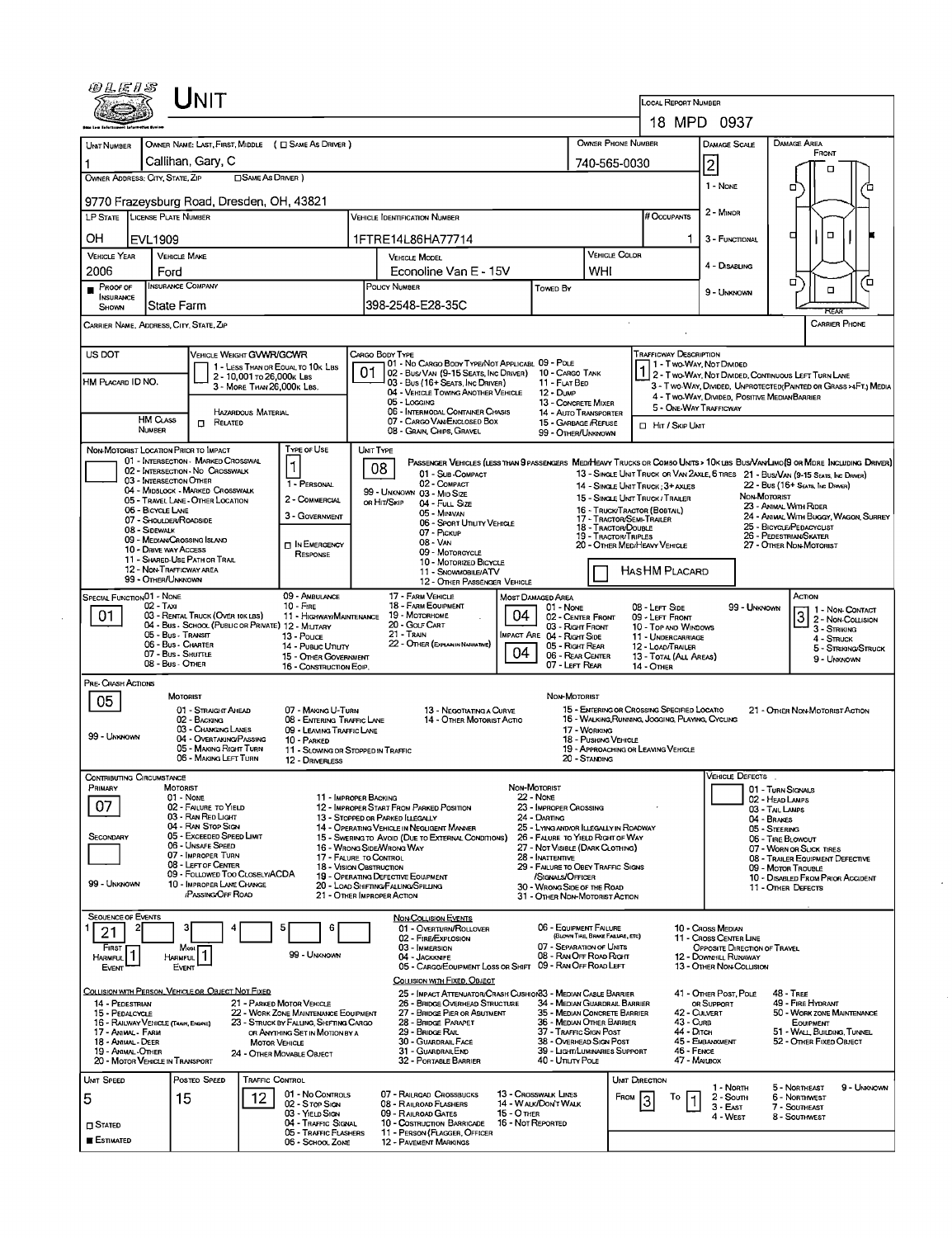| 0 L E 1 S                                                                         |                                                              | INIT                                                                                    |                            |                                                                          |                                            |                                                                                                                     |                                                                                                                                               |                   |                                                                                            |                                      |               |                                                                                                |                                                        |                                                                               |                                                                                                                        |                                                                  |  |  |  |
|-----------------------------------------------------------------------------------|--------------------------------------------------------------|-----------------------------------------------------------------------------------------|----------------------------|--------------------------------------------------------------------------|--------------------------------------------|---------------------------------------------------------------------------------------------------------------------|-----------------------------------------------------------------------------------------------------------------------------------------------|-------------------|--------------------------------------------------------------------------------------------|--------------------------------------|---------------|------------------------------------------------------------------------------------------------|--------------------------------------------------------|-------------------------------------------------------------------------------|------------------------------------------------------------------------------------------------------------------------|------------------------------------------------------------------|--|--|--|
|                                                                                   |                                                              |                                                                                         |                            |                                                                          |                                            |                                                                                                                     |                                                                                                                                               |                   |                                                                                            |                                      |               | <b>LOCAL REPORT NUMBER</b>                                                                     | 18 MPD 0937                                            |                                                                               |                                                                                                                        |                                                                  |  |  |  |
|                                                                                   |                                                              |                                                                                         |                            | OWNER NAME: LAST, FIRST, MIDDLE ( C SAME AS DRIVER )                     |                                            |                                                                                                                     |                                                                                                                                               |                   |                                                                                            | <b>OWNER PHONE NUMBER</b>            |               |                                                                                                | DAMAGE SCALE                                           |                                                                               | DAMAGE AREA                                                                                                            |                                                                  |  |  |  |
| <b>UNIT NUMBER</b>                                                                |                                                              | Bailey, Arlene, F                                                                       |                            |                                                                          |                                            |                                                                                                                     |                                                                                                                                               |                   |                                                                                            |                                      |               |                                                                                                |                                                        |                                                                               | FRONT                                                                                                                  |                                                                  |  |  |  |
| 740-575-4400<br>2<br>OWNER ADDRESS: CITY, STATE, ZIP<br><b>CISAME AS DRIVER</b> ) |                                                              |                                                                                         |                            |                                                                          |                                            |                                                                                                                     |                                                                                                                                               |                   |                                                                                            |                                      |               |                                                                                                | 3                                                      |                                                                               |                                                                                                                        | α                                                                |  |  |  |
| 44808 CR 58, Coshocton, OH, 43812                                                 |                                                              |                                                                                         |                            |                                                                          |                                            |                                                                                                                     |                                                                                                                                               |                   |                                                                                            |                                      |               |                                                                                                | 1 - NONE                                               |                                                                               |                                                                                                                        |                                                                  |  |  |  |
| LP STATE LICENSE PLATE NUMBER<br>VEHICLE IDENTIFICATION NUMBER                    |                                                              |                                                                                         |                            |                                                                          |                                            |                                                                                                                     |                                                                                                                                               |                   |                                                                                            |                                      |               | # Occupants                                                                                    | 2 - MINOR                                              |                                                                               |                                                                                                                        |                                                                  |  |  |  |
| ΟH                                                                                | GRE2031                                                      |                                                                                         |                            |                                                                          |                                            |                                                                                                                     | 3FAHPOHA3AR130115                                                                                                                             |                   |                                                                                            |                                      |               | 0                                                                                              | 3 - FUNCTIONAL                                         |                                                                               | □                                                                                                                      | α                                                                |  |  |  |
| <b>VEHICLE YEAR</b>                                                               | <b>VEHICLE MAKE</b>                                          |                                                                                         |                            |                                                                          |                                            |                                                                                                                     | <b>VEHICLE MODEL</b>                                                                                                                          |                   |                                                                                            |                                      | VEHICLE COLOR |                                                                                                | 4 - DISABLING                                          |                                                                               |                                                                                                                        |                                                                  |  |  |  |
| 2010<br><b>PROOF OF</b>                                                           | Ford<br><b>INSURANCE COMPANY</b>                             |                                                                                         |                            |                                                                          | Fusion<br><b>POLICY NUMBER</b><br>Towen By |                                                                                                                     |                                                                                                                                               |                   |                                                                                            | BLK                                  |               |                                                                                                |                                                        |                                                                               | σ                                                                                                                      | о                                                                |  |  |  |
| <b>INSURANCE</b><br>SHOWN                                                         | Allstate                                                     |                                                                                         |                            |                                                                          |                                            | 026381646                                                                                                           |                                                                                                                                               |                   |                                                                                            |                                      |               |                                                                                                | 9 - UNKNOWN                                            |                                                                               |                                                                                                                        | Ο<br><b>REAR</b>                                                 |  |  |  |
| CARRIER NAME, ADDRESS, CITY, STATE, ZIP                                           |                                                              |                                                                                         |                            |                                                                          |                                            |                                                                                                                     |                                                                                                                                               |                   |                                                                                            |                                      |               |                                                                                                |                                                        |                                                                               |                                                                                                                        | <b>CARRIER PHONE</b>                                             |  |  |  |
| US DOT                                                                            |                                                              | <b>VEHICLE WEIGHT GVWR/GCWR</b>                                                         |                            |                                                                          |                                            | CARGO BODY TYPE                                                                                                     |                                                                                                                                               |                   |                                                                                            |                                      |               | <b>TRAFFICWAY DESCRIPTION</b>                                                                  |                                                        |                                                                               |                                                                                                                        |                                                                  |  |  |  |
| HM Placard ID NO.                                                                 |                                                              |                                                                                         | 2 - 10,001 To 26,000K LBS  | 1 - LESS THAN OR EQUAL TO 10K LBS                                        | 01                                         |                                                                                                                     | 01 - No CARGO BODY TYPE/NOT APPLICABL 09 - POLE<br>02 - Bus/ VAN (9-15 SEATS, INC DRIVER) 10 - CARGO TANK<br>03 - Bus (16+ Seats, Inc Driver) |                   | 11 - FLAT BED                                                                              |                                      |               |                                                                                                | 1 - Two-Way, Not Divided                               |                                                                               | 2 - Two-Way, NOT DIVIDED, CONTINUOUS LEFT TURN LANE                                                                    |                                                                  |  |  |  |
|                                                                                   |                                                              |                                                                                         | 3 - MORE THAN 26,000K LBS. |                                                                          |                                            | 05 - Logging                                                                                                        | 04 - VEHICLE TOWING ANOTHER VEHICLE                                                                                                           |                   | 12 - Dump<br>13 - CONCRETE MIXER                                                           |                                      |               |                                                                                                |                                                        |                                                                               | 4 - Two-Way, Divided. Positive MedianBarrier                                                                           | 3 - Two-Way, Divided, UNPROTECTED (PAINTED OR GRASS >4FT.) MEDIA |  |  |  |
|                                                                                   | <b>HM CLASS</b>                                              | $n$ Related                                                                             | <b>HAZARDOUS MATERIAL</b>  |                                                                          |                                            |                                                                                                                     | 06 - INTERMODAL CONTAINER CHASIS<br>07 - CARGO VAN/ENCLOSED BOX                                                                               |                   | 14 - AUTO TRANSPORTER<br>15 - GARBAGE /REFUSE                                              |                                      |               | <b>□ Hr/Skip Unit</b>                                                                          | 5 - ONE-WAY TRAFFICWAY                                 |                                                                               |                                                                                                                        |                                                                  |  |  |  |
|                                                                                   | NUMBER                                                       |                                                                                         |                            |                                                                          |                                            |                                                                                                                     | 08 - Grain, Chips, Gravel                                                                                                                     |                   | 99 - OTHER/UNKNOWN                                                                         |                                      |               |                                                                                                |                                                        |                                                                               |                                                                                                                        |                                                                  |  |  |  |
| NON-MOTORIST LOCATION PRIOR TO IMPACT                                             |                                                              | 01 - INTERSECTION - MARKED CROSSWAL                                                     |                            | TYPE OF USE                                                              |                                            | UNT TYPE<br>04                                                                                                      | PASSENGER VEHICLES (LESS THAN 9 PASSENGERS MEDIHEAVY TRUCKS OR COMBO UNTS > 10K LBS BUS/VAN/LIMO(9 OR MORE INCLUDING DRIVER)                  |                   |                                                                                            |                                      |               |                                                                                                |                                                        |                                                                               |                                                                                                                        |                                                                  |  |  |  |
|                                                                                   | 03 - INTERSECTION OTHER                                      | 02 - INTERSECTION - NO CROSSWALK                                                        |                            | 1 - PERSONAL                                                             |                                            |                                                                                                                     | 01 - Sub-COMPACT<br>02 - COMPACT                                                                                                              |                   |                                                                                            |                                      |               | 14 - SINGLE UNIT TRUCK: 3+ AXLES                                                               |                                                        |                                                                               | 13 - SINGLE UNIT TRUCK OR VAN 2AXLE, 6 TIRES 21 - BUS/VAN (9-15 SEATS, INC DRIVER)<br>22 - BUS (16+ SEATS, INC DRAVER) |                                                                  |  |  |  |
|                                                                                   |                                                              | 04 - MIDBLOCK - MARKED CROSSWALK<br>05 - TRAVEL LANE - OTHER LOCATION                   |                            | 2 - COMMERCIAL                                                           |                                            | OR HIT/SKIP                                                                                                         | 99 - UNKNOWN 03 - MID SIZE<br>04 - Fuu. Size                                                                                                  |                   |                                                                                            |                                      |               | 15 - SINGLE UNIT TRUCK / TRAILER                                                               |                                                        | NON MOTORIST                                                                  | 23 - Animal With Rider                                                                                                 |                                                                  |  |  |  |
|                                                                                   | 06 - BICYCLE LANE<br>07 - SHOULDER/ROADSIDE<br>08 - SIDEWALK |                                                                                         |                            | 3 - GOVERNMENT                                                           |                                            |                                                                                                                     | 05 - MINIVAN<br>06 - SPORT UTILITY VEHICLE                                                                                                    |                   |                                                                                            | 18 - TRACTOR/DOUBLE                  |               | 16 - TRUCK/TRACTOR (BOBTAIL)<br>17 - TRACTOR/SEMI-TRAILER                                      |                                                        |                                                                               | 25 - BICYCLE/PEDACYCLIST                                                                                               | 24 - ANIMAL WITH BUGGY, WAGON, SURREY                            |  |  |  |
|                                                                                   | 10 - DRIVE WAY ACCESS                                        | 09 - MEDIAN CROSSING ISLAND                                                             |                            | IN EMERGENCY                                                             |                                            | 07 - Pickup<br>19 - TRACTOR/TRIPLES<br>08 - VAN<br>20 - OTHER MEDIHEAVY VEHICLE                                     |                                                                                                                                               |                   |                                                                                            |                                      |               |                                                                                                |                                                        |                                                                               | 26 - Peoestrian/Skater<br>27 - OTHER NON-MOTORIST                                                                      |                                                                  |  |  |  |
|                                                                                   | 12 - NON-TRAFFICWAY AREA                                     | 11 - SHARED-USE PATH OR TRAIL                                                           |                            | RESPONSE                                                                 |                                            | 09 - MOTORCYCLE<br>10 - MOTORIZED BICYCLE<br>11 - SNOWMOBILE/ATV                                                    |                                                                                                                                               |                   |                                                                                            |                                      |               | HASHM PLACARD                                                                                  |                                                        |                                                                               |                                                                                                                        |                                                                  |  |  |  |
|                                                                                   | 99 - OTHER/UNKNOWN                                           |                                                                                         |                            |                                                                          |                                            |                                                                                                                     | 12 - OTHER PASSENGER VEHICLE                                                                                                                  |                   |                                                                                            |                                      |               |                                                                                                |                                                        |                                                                               |                                                                                                                        |                                                                  |  |  |  |
| SPECIAL FUNCTIONO1 - NONE                                                         | 02 - TAXI                                                    |                                                                                         |                            | 09 - AMBULANCE<br>$10 -$ Fire                                            |                                            |                                                                                                                     | 17 - FARM VEHICLE<br>18 - FARM EQUIPMENT                                                                                                      |                   | <b>MOST DAMAGED AREA</b><br>01 - NONE                                                      |                                      |               | 08 - LEFT SIDE                                                                                 |                                                        | 99 - UNKNOWN                                                                  | Астюм                                                                                                                  | 1 - Non-Contact                                                  |  |  |  |
| 01                                                                                | 05 - Bus - Transit                                           | 03 - RENTAL TRUCK (OVER 10K LBS)<br>04 - Bus - SCHOOL (PUBLIC OR PRIVATE) 12 - MILITARY |                            | 11 - HIGHWAY/MAINTENANCE                                                 |                                            | 19 - MOTORHOME<br>09<br>02 - CENTER FRONT<br>20 - GOLF CART<br>03 - Right Front<br>21 - TRAIN                       |                                                                                                                                               |                   |                                                                                            |                                      |               | 09 - LEFT FRONT<br>10 - TOP AND WINDOWS                                                        |                                                        | 2 - Non-Collision<br>3 - STRIKING                                             |                                                                                                                        |                                                                  |  |  |  |
|                                                                                   | 06 - Bus - Charter<br>07 - Bus - SHUTTLE                     |                                                                                         |                            | 13 - Pouce<br>14 - PUBLIC UTILITY                                        |                                            | <b>IMPACT ARE 04 - RIGHT SIDE</b><br>22 - OTHER (EXPLAIN IN NARRATIVE)<br>05 - Right Rear<br>09<br>06 - REAR CENTER |                                                                                                                                               |                   |                                                                                            |                                      |               | 11 - UNDERCARRIAGE<br>12 - LOAD/TRAILER                                                        |                                                        |                                                                               | 4 - STRUCK<br>5 - STRIKING/STRUCK                                                                                      |                                                                  |  |  |  |
|                                                                                   | 08 - Bus - Other                                             |                                                                                         |                            | 15 - OTHER GOVERNMENT<br>16 - CONSTRUCTION EQIP.                         |                                            |                                                                                                                     |                                                                                                                                               |                   | 07 - LEFT REAR                                                                             |                                      |               | 13 - TOTAL (ALL AREAS)<br><b>14 - OTHER</b>                                                    |                                                        |                                                                               |                                                                                                                        | 9 - UNKNOWN                                                      |  |  |  |
| PRE- CRASH ACTIONS                                                                |                                                              | <b>MOTORIST</b>                                                                         |                            |                                                                          |                                            |                                                                                                                     |                                                                                                                                               |                   | NON-MOTORIST                                                                               |                                      |               |                                                                                                |                                                        |                                                                               |                                                                                                                        |                                                                  |  |  |  |
| 10                                                                                |                                                              | 01 - STRAIGHT AHEAD<br>02 - BACKING                                                     |                            | 07 - MAKING U-TURN<br>08 - ENTERING TRAFFIC LANE                         |                                            |                                                                                                                     | 13 - NEGOTIATING A CURVE<br>14 - OTHER MOTORIST ACTIO                                                                                         |                   |                                                                                            |                                      |               | 15 - ENTERING OR CROSSING SPECIFIED LOCATIO<br>16 - WALKING RUNNING, JOSGING, PLAYING, CYCLING |                                                        |                                                                               | 21 - OTHER NON MOTORIST ACTION                                                                                         |                                                                  |  |  |  |
| 99 - UNKNOWN                                                                      |                                                              | 03 - CHANGING LANES<br>04 - OVERTAKING/PASSING                                          |                            | 09 - LEAVING TRAFFIC LANE<br>10 - PARKED                                 |                                            |                                                                                                                     |                                                                                                                                               |                   |                                                                                            | 17 - WORKING<br>18 - PUSHING VEHICLE |               |                                                                                                |                                                        |                                                                               |                                                                                                                        |                                                                  |  |  |  |
|                                                                                   |                                                              | 05 - MAKING RIGHT TURN<br>06 - MAKING LEFT TURN                                         |                            | 11 - SLOWING OR STOPPED IN TRAFFIC<br>12 - DRIVERLESS                    |                                            |                                                                                                                     |                                                                                                                                               |                   |                                                                                            | 20 - STANDING                        |               | 19 - APPROACHING OR LEAVING VEHICLE                                                            |                                                        |                                                                               |                                                                                                                        |                                                                  |  |  |  |
| CONTRIBUTING CIRCUMSTANCE                                                         |                                                              |                                                                                         |                            |                                                                          |                                            |                                                                                                                     |                                                                                                                                               |                   |                                                                                            |                                      |               |                                                                                                |                                                        | <b>VEHICLE DEFECTS</b>                                                        |                                                                                                                        |                                                                  |  |  |  |
| Primary                                                                           | MOTORIST                                                     | 01 - None                                                                               |                            | 11 - IMPROPER BACKING                                                    |                                            |                                                                                                                     |                                                                                                                                               |                   | <b>NON-MOTORIST</b><br>22 - NONE                                                           |                                      |               |                                                                                                |                                                        |                                                                               | 01 - Turn Signals<br>02 - HEAD LAMPS                                                                                   |                                                                  |  |  |  |
| 01                                                                                |                                                              | 02 - FAILURE TO YIELD<br>03 - RAN RED LIGHT                                             |                            |                                                                          |                                            | 13 - STOPPED OR PARKED ILLEGALLY                                                                                    | 12 - IMPROPER START FROM PARKED POSITION                                                                                                      |                   | 23 - IMPROPER CROSSING<br>24 - DARTING                                                     |                                      |               |                                                                                                |                                                        | 04 - BRAKES                                                                   | 03 - TAIL LAMPS                                                                                                        |                                                                  |  |  |  |
| SECONDARY                                                                         |                                                              | 04 - RAN STOP SIGN<br>05 - EXCEEDED SPEED LIMIT<br>06 - UNSAFE SPEED                    |                            |                                                                          |                                            |                                                                                                                     | 14 - OPERATING VEHICLE IN NEGLIGENT MANNER<br>15 - SWERING TO AVOID (DUE TO EXTERNAL CONDITIONS)                                              |                   | 25 - LYING AND/OR ILLEGALLY IN ROADWAY<br>26 - FALURE TO YIELD RIGHT OF WAY                |                                      |               |                                                                                                |                                                        |                                                                               | 05 - STEERING<br>06 - TIRE BLOWOUT                                                                                     |                                                                  |  |  |  |
|                                                                                   |                                                              | 07 - IMPROPER TURN<br>08 - LEFT OF CENTER                                               |                            | 17 - FALURE TO CONTROL<br>18 - VISION OBSTRUCTION                        |                                            | 16 - WRONG SIDE/WRONG WAY                                                                                           |                                                                                                                                               |                   | 27 - NOT VISIBLE (DARK CLOTHING)<br>28 - INATTENTIVE<br>29 - FAILURE TO OBEY TRAFFIC SIGNS |                                      |               |                                                                                                |                                                        | 07 - WORN OR SLICK TIRES<br>08 - TRAILER EQUIPMENT DEFECTIVE                  |                                                                                                                        |                                                                  |  |  |  |
| 99 - Unknown                                                                      |                                                              | 09 - FOLLOWED TOO CLOSELY/ACDA<br>10 - IMPROPER LANE CHANGE                             |                            |                                                                          |                                            | 19 - OPERATING DEFECTIVE EQUIPMENT<br>20 - LOAD SHIFTING/FALLING/SPILLING                                           |                                                                                                                                               |                   | /SIGNALS/OFFICER<br>30 - WRONG SIDE OF THE ROAD                                            |                                      |               |                                                                                                |                                                        | 09 - MOTOR TROUBLE<br>10 - DISABLED FROM PRIOR ACCIDENT<br>11 - OTHER DEFECTS |                                                                                                                        |                                                                  |  |  |  |
|                                                                                   |                                                              | PASSING OFF ROAD                                                                        |                            |                                                                          |                                            | 21 - OTHER IMPROPER ACTION                                                                                          |                                                                                                                                               |                   | 31 - OTHER NON-MOTORIST ACTION                                                             |                                      |               |                                                                                                |                                                        |                                                                               |                                                                                                                        |                                                                  |  |  |  |
| <b>SEQUENCE OF EVENTS</b><br>20                                                   |                                                              | з                                                                                       |                            | 5<br>6                                                                   |                                            |                                                                                                                     | <b>NON-COLLISION EVENTS</b><br>01 - OVERTURN/ROLLOVER                                                                                         |                   | 06 - EQUIPMENT FAILURE                                                                     |                                      |               |                                                                                                | 10 - CROSS MEDIAN                                      |                                                                               |                                                                                                                        |                                                                  |  |  |  |
| FIRST                                                                             |                                                              | Most                                                                                    |                            |                                                                          |                                            |                                                                                                                     | 02 - FIRE/EXPLOSION<br>03 - IMMERSION                                                                                                         |                   | 07 - SEPARATION OF UNITS                                                                   | (BLOWN TIRE, BRAKE FAILURE, ETC)     |               |                                                                                                | 11 - Cross CENTER LINE<br>OPPOSITE DIRECTION OF TRAVEL |                                                                               |                                                                                                                        |                                                                  |  |  |  |
| HARMFUL<br>EVENT                                                                  | <b>HARMFUL</b><br>EVENT                                      |                                                                                         |                            | 99 - UNKNOWN                                                             |                                            |                                                                                                                     | 04 - JACKKNIFE<br>05 - CARGO/EQUIPMENT LOSS OR SHIFT 09 - RAN OFF ROAD LEFT                                                                   |                   | 08 - RAN OFF ROAD RIGHT                                                                    |                                      |               |                                                                                                | 12 - DOWNHILL RUNAWAY<br>13 - OTHER NON-COLLISION      |                                                                               |                                                                                                                        |                                                                  |  |  |  |
| COLLISION WITH PERSON, VEHICLE OR OBJECT NOT FIXED                                |                                                              |                                                                                         |                            |                                                                          |                                            |                                                                                                                     | COLLISION WITH FIXED, OBJECT<br>25 - IMPACT ATTENUATOR/CRASH CUSHION33 - MEDIAN CABLE BARRIER                                                 |                   |                                                                                            |                                      |               |                                                                                                | 41 - OTHER POST, POLE                                  |                                                                               | 48 - TREE                                                                                                              |                                                                  |  |  |  |
| 14 - PEDESTRIAN<br>15 - PEDALCYCLE                                                |                                                              |                                                                                         |                            | 21 - PARKED MOTOR VEHICLE<br>22 - WORK ZONE MAINTENANCE EQUIPMENT        |                                            |                                                                                                                     | 26 - BRIDGE OVERHEAD STRUCTURE<br>27 - BRIDGE PIER OR ABUTMENT                                                                                |                   | 34 - MEDIAN GUARDRAIL BARRIER<br>35 - Median Concrete Barrier                              |                                      |               |                                                                                                | OR SUPPORT<br>42 - CULVERT                             |                                                                               | 49 - FIRE HYDRANT<br>50 - WORK ZONE MAINTENANCE                                                                        |                                                                  |  |  |  |
| 16 - RAILWAY VEHICLE (TRAIN, ENGINE)<br>17 - Animal - Farm                        |                                                              |                                                                                         |                            | 23 - STRUCK BY FALLING, SHIFTING CARGO<br>OR ANYTHING SET IN MOTION BY A |                                            |                                                                                                                     | 28 - BRIDGE PARAPET<br>29 - BRIDGE RAIL                                                                                                       |                   | 36 - Median Other Barrier<br>37 - TRAFFIC SIGN POST                                        |                                      |               |                                                                                                | 43 - Curs<br>44 - Олтсн                                |                                                                               | EQUIPMENT<br>51 - WALL BUILDING, TUNNEL                                                                                |                                                                  |  |  |  |
| 18 - Animal - Deer<br>19 - Animal-Other                                           |                                                              |                                                                                         | <b>MOTOR VEHICLE</b>       | 24 - OTHER MOVABLE OBJECT                                                |                                            |                                                                                                                     | 30 - GUARDRAIL FACE<br>31 - GUARDRAILEND                                                                                                      |                   | 38 - OVERHEAD SIGN POST<br>39 - LIGHT/LUMINARIES SUPPORT                                   |                                      |               |                                                                                                | 45 - EMBANKMENT<br>46 - FENCE                          |                                                                               | 52 - OTHER FIXED OBJECT                                                                                                |                                                                  |  |  |  |
| 20 - MOTOR VEHICLE IN TRANSPORT                                                   |                                                              | Posted SPEED                                                                            | <b>TRAFFIC CONTROL</b>     |                                                                          |                                            |                                                                                                                     | 32 - PORTABLE BARRIER                                                                                                                         |                   | 40 - UTILITY POLE                                                                          |                                      |               | UNIT DIRECTION                                                                                 | 47 - MALBOX                                            |                                                                               |                                                                                                                        |                                                                  |  |  |  |
| <b>UNIT SPEED</b><br>0                                                            | 15                                                           |                                                                                         | 01                         | 01 - No Controls                                                         |                                            |                                                                                                                     | 07 - RALROAD CROSSBUCKS                                                                                                                       |                   | <b>13 - CROSSWALK LINES</b>                                                                |                                      | FROM          | To                                                                                             | 1 - North<br>2 - South                                 |                                                                               | 5 - NORTHEAST<br>6 - NORTHWEST                                                                                         | 9 - UNKNOWN                                                      |  |  |  |
|                                                                                   |                                                              |                                                                                         |                            | 02 - Stop Sign<br>03 - YIELD SIGN                                        |                                            |                                                                                                                     | 08 - RAILROAD FLASHERS<br>09 - RAILROAD GATES                                                                                                 | 15 - O THER       | 14 - Walk/Don't Walk                                                                       |                                      |               | 3                                                                                              | $3 - EAST$<br>4 WEST                                   |                                                                               | 7 - SOUTHEAST<br>8 - SOUTHWEST                                                                                         |                                                                  |  |  |  |
| $\blacksquare$ Stated<br>$\square$ Estimated                                      |                                                              |                                                                                         |                            | 04 - TRAFFIC SIGNAL<br>05 - TRAFFIC FLASHERS<br>06 - SCHOOL ZONE         |                                            |                                                                                                                     | 10 - COSTRUCTION BARRICADE<br>11 - PERSON (FLAGGER, OFFICER<br><b>12 - PAVEMENT MARKINGS</b>                                                  | 16 - Not Reported |                                                                                            |                                      |               |                                                                                                |                                                        |                                                                               |                                                                                                                        |                                                                  |  |  |  |
|                                                                                   |                                                              |                                                                                         |                            |                                                                          |                                            |                                                                                                                     |                                                                                                                                               |                   |                                                                                            |                                      |               |                                                                                                |                                                        |                                                                               |                                                                                                                        |                                                                  |  |  |  |

 $\sim$   $\sim$